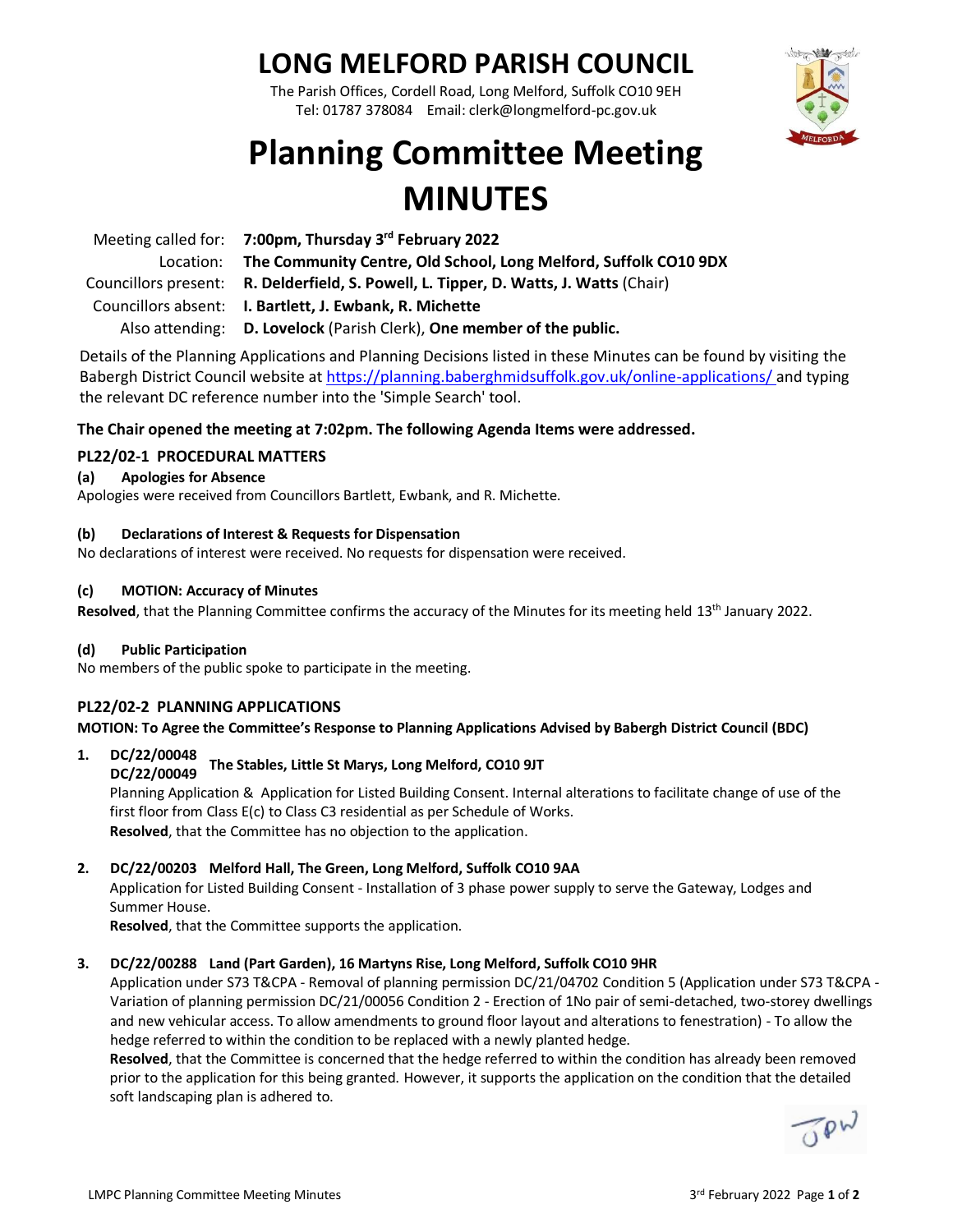**4. DC/22/00279 16 Martyns Rise, Long Melford, Suffolk, CO10 9HR** Householder Application - Construction of exterior hardieplank cladding. **Resolved**, that the Committee supports the application.

## **PL22/02-3 PLANNING DECISIONS**

The Planning Decisions advised by Babergh District Council were noted. (Appendix 1)

## **PL22/02-4 REPORTS**

The following report was received and noted.

## **Bloor Homes Skylark Fields Development Report**

Cllr Tipper reported that most of the street lights were now working again. The Bloor Watch Group was liaising with the Suffolk County Council Rights of Way Officer to have 'Footpath Closed' signs installed at the footpath immediately adjacent to the site, as members of the public were attempting to use the path and then finding their way blocked. The washing of site vehicles to minimise the transfer of mud and soil to the public highway was operating well, although material was still being transferred to the pavement and this needed to be addressed. Some site traffic was accessing the development through the village using a non-designated route, and this needed to be addressed with the developers including requesting that directional signs should be installed at the village entrances.

## **PL22/02-5 DETAILS OF THE NEXT MEETING**

It was confirmed that the next Parish Council Planning Committee Meeting would be held at The Old School Community Centre, Long Melford, Suffolk CO10 9DX at 7:00pm, Thursday 3<sup>rd</sup> March 2022.

## **PL22/02-6 OTHER MATTERS**

Cllr D. Watts raised the matter of the Chilton Woods public consultation exercise that Taylor Wimpey were holding online from 31st January to 14th February 2022, and the Councillors agreed that their disappointment should be expressed to the developer that the short notice provided precluded the Committee being able to draw-up a formal response.

### **There being no further business, the Chair closed the meeting at 7:25pm.**

**Signed: J. Watts** 

**Chair, LMPC Planning Committee**

Date:  $3/3/2022$